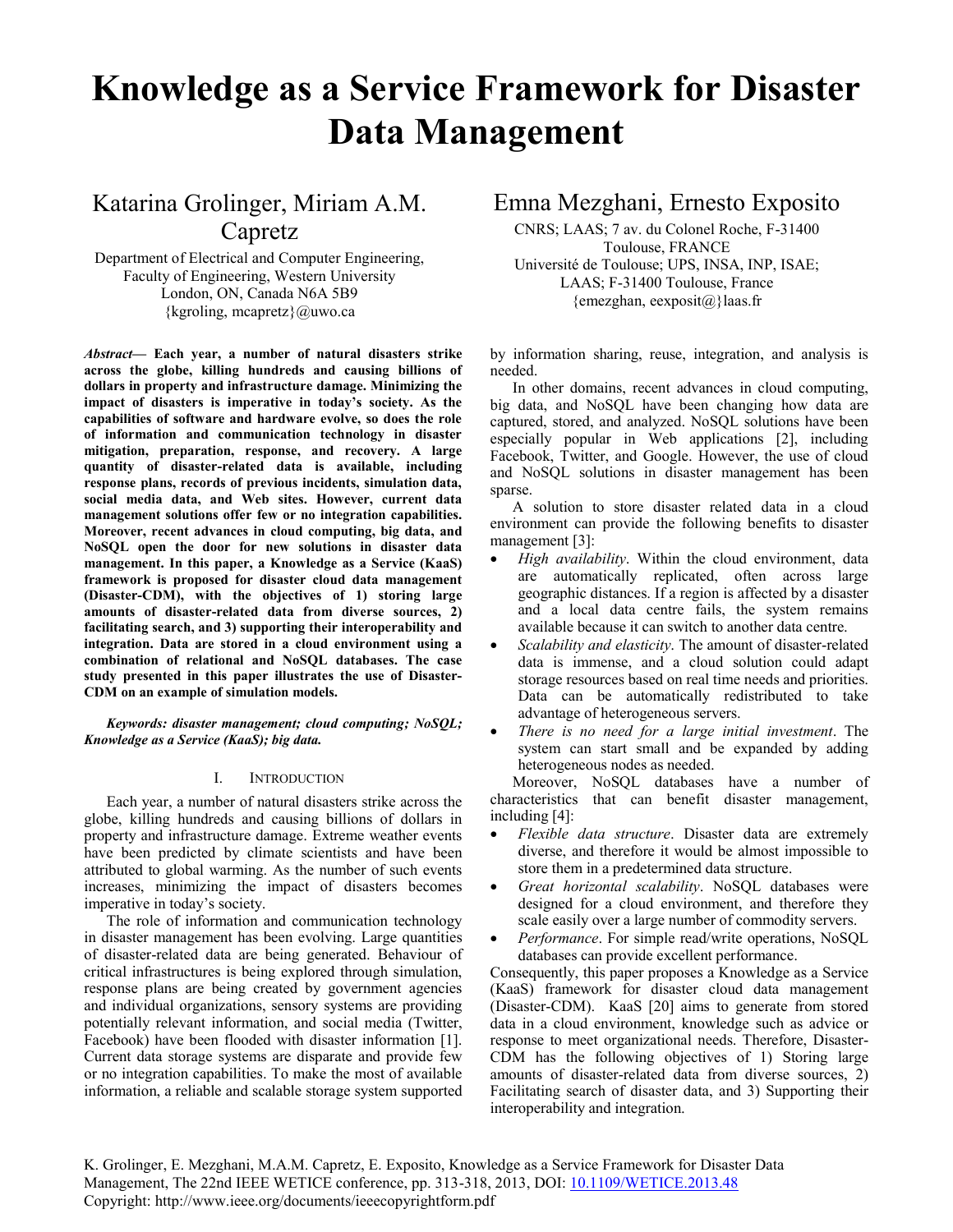The storage of large amounts of heterogeneous data will be achieved by using relational and NoSQL databases in the cloud environment. Knowledge delivery architecture will use semantic integration to facilitate search and interoperability.

The remainder of the paper is organized as follows: Section II reviews related work; the proposed Disaster-CDM is portrayed in Section III, while Section IV depicts a case study. Finally, conclusions and future work are presented in Section V.

#### II. RELATED WORK

Research in disaster management involves many fields, including health science, environmental science, computer science, and a number of engineering disciplines. Crisis informatics [5,6], the area of research concerned with the role of information and technology in disaster management, has been attracting increased research attention recently.

Hristidis *et al.* [1] surveyed data management and analysis in the disaster domain. The main focus of their survey was on data analysis techniques without the storage aspect. In contrast, in Disaster-CDM, storage and analysis are considered as integral parts. Hristidis *et al.* identified the following data analysis technologies as relevant in disaster data management: information extraction, information retrieval, information filtering, data mining, and decision support. Similarly, Disaster-CDM uses a number of technologies from information extraction and retrieval. The survey reveals that the majority of research has focused on a very narrow area of disaster management, for example, a specific disaster event such as an earthquake or a flood, or specific disaster-related activities such as communication among actors, estimating disaster damage, and use of mobile devices. Hristidis *et al.* recognized the need for flexible and customizable disaster-management solutions that could be applied in different disaster situations. Disaster-CDM aims to provide such a solution using cloud and NoSQL approaches.

Silva *et al.* [7] aimed to integrate diverse, distributed information sources by bringing them into a standardized and exchangeable common data format. Their approach focused on data available on public Web sites. Data were first extracted from different source Web sites and stored in a relational database. Next, the data were transformed into Linked Open Data (LOD) and published. In contrast to their work which addressed data available on public Web sites, the proposed Disaster-CDM can accommodate various information sources. In addition, Disaster-CDM is designed for high availability and large amounts of data.

Palen *et al.* [5] presented a vision of technologysupported public participation during disaster events. They focused on the role of the public in disasters and how information and communication technology can transform that role. Similarly to [1], they recognized information integration as a core concern in crisis informatics.

Anderson and Schram [8], like Palen *et al.* [5], studied the role of public and social media in disaster events. They proposed a crisis-informatics data analytic infrastructure for the collection, analysis, and storage of information from Twitter. The main objective of their work was the support of other crisis information research by extracting disasterrelated tweets from Twitter and storing them in a database. In their initial study [8], data were stored in a relational database, specifically MySQL. Later, after encountering scalability challenges, they transitioned to a hybrid architecture that incorporates relational and NoSQL databases [6]. Similarly, Disaster-CDM also uses a combination of relational and NoSQL databases. However, a combination of several NoSQL databases has been used to address the storage requirements of diverse data. Specifically, Disaster-CDM allows choice of storage solutions to suit data structures and access patterns. For example, ontologies are stored in a graph database because ontologies closely resemble a graph structure.

To provide disaster knowledge services, Disaster-CDM uses a KaaS approach. Within KaaS, a knowledge provider answers requests presented by knowledge consumers through knowledge services [9]. This approach has been used in various domains including disaster management [10, 11, 21]. Lino et al. [21] discuss KaaS for emergency response in natural disasters like tsunami and earthquakes, which is restricted to Interactive Digital TV. In Disaster-CDM, KaaS is suitable for accommodating structured and unstructured data stored in relational and NoSQL databases.

# III. DISASTER-CDM ARCHITECTURE

The heterogeneity of the data involved in disaster-related activities is one of the main challenges in providing a comprehensive solution that could be used by various stakeholders in diverse disaster situations. Disaster-CDM addresses this challenge using the KaaS approach; disasterrelated knowledge is provided as a knowledge service.

The Disaster-CDM architecture is illustrated in Fig. 1. It consists of two parts: knowledge acquisition and knowledge delivery services. Knowledge acquisition is responsible for acquiring knowledge from diverse sources, processing it to add structure to unstructured or semi-structured data, and storing it in databases. Data are stored in a cloud environment, specifically in a variety of relational and NoSQL databases. The second part, knowledge delivery services, is responsible for integrating information from different databases and delivering knowledge to consumers.

It was decided to process the information and to store the processed, enriched data because the time required for queries and information integration would be compatible with near real-time requirements of emergency situations. Therefore, this will allow shorter response time to the queries than performing the processing "on the fly".

The main reasons for choosing NoSQL databases in a cloud environment are 1) high availability ensures continuity during disasters, and 2) excellent scalability over a large number of commodity servers.

The following two sections describe the two main parts of Disaster-CDM: knowledge acquisition and knowledge delivery.

# *A. Knowledge acquisition*

The Disaster-CDM knowledge acquisition function obtains data from heterogeneous data sources, processes them, and stores them in the cloud environment.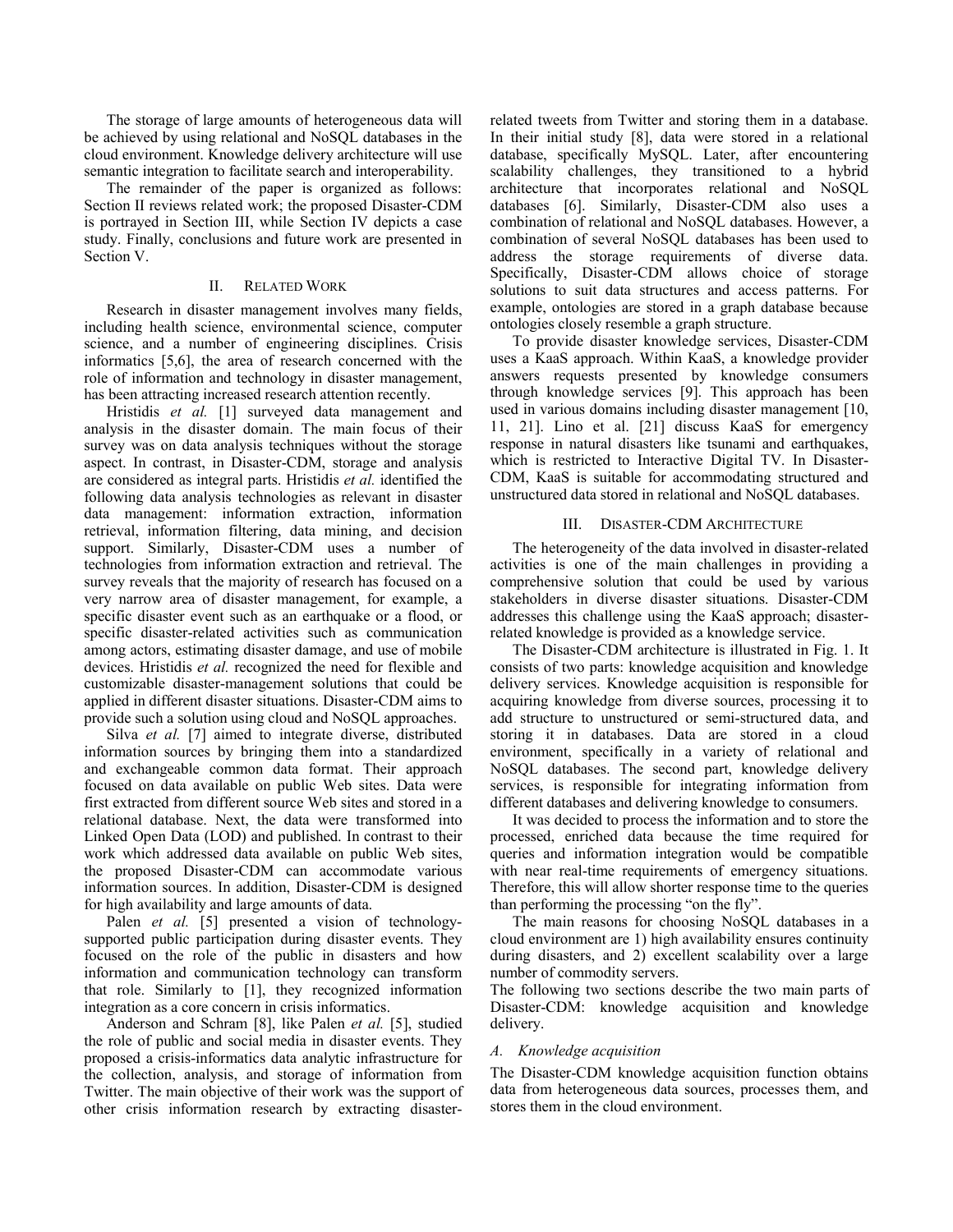

Figure 1. Disaster-CDM architecture.

#### *1) Heterogeneous Data Sources*

A few examples of information related to disasters are disaster plans, incident reports, situation reports, social media, simulation models including infrastructure and health-care simulation. As for representation formats, examples include MS Word, pdf, xml, a variety of image formats (jpeg, png, tiff), and simulation model formats specific to simulation packages. Data representation is important because it determines the methods that can be used to add structure to unstructured or semi-structured data.

From our experience working with local disastermanagement agencies, the majority of information is stored in unformatted documents, primarily pdf and MS Word files. This agrees with the work of Hristidis *et al.* [1], who reported that most information is in pdf and MS Word files.

#### *2) Data processing*

Because the input data are so diverse, they cannot be processed using a single approach. Therefore, the processing is driven by the input data and by *data processing rules*, as illustrated in Fig. 1. *Data processing rules* specify what processes are to be applied to which input data and in which order. For example, a pdf incident report must go through *file metadata separation*, *text extraction*, and *pattern processing.*

The main processes with their associated outputs are included in Fig. 1. However, Disaster-CDM can be easily expanded to include new data processing methods.

**Text Extraction from Images** recognizes the text in an image and separates it [12]. This step prepares images and pdf files for other processing steps such as tagging. Text extraction is especially important in the case of diagrams such as flowcharts or event-driven process chains because these documents contain large amounts of text that can be used for tagging. MS Word documents also go through text extraction because they often contain images that may include relevant information.

**File Metadata Separation** makes use of file and directory attributes, including file name, creation date, last modified date, owner, and access permissions. File names themselves carry important information about content because they are typically chosen with the aim of describing the content. They are processed to separate the words contained in the file name. Keywords can also be used in the file name as a descriptive metadata. The creation date and last modified date can assist in distinguishing newer and potentially more relevant information from older and possibly outdated information. The file directory structure contains additional information about file content such as file structure (table of content) because directories are used to organize files. Directories can be seen as a categorization and therefore should be included in metadata separation.

**Pattern Processing** makes use of existing patterns within documents to extract the desired structure. Hristidis *et al.* [1] observed that most available information is stored in unstructured documents, but that "typically the same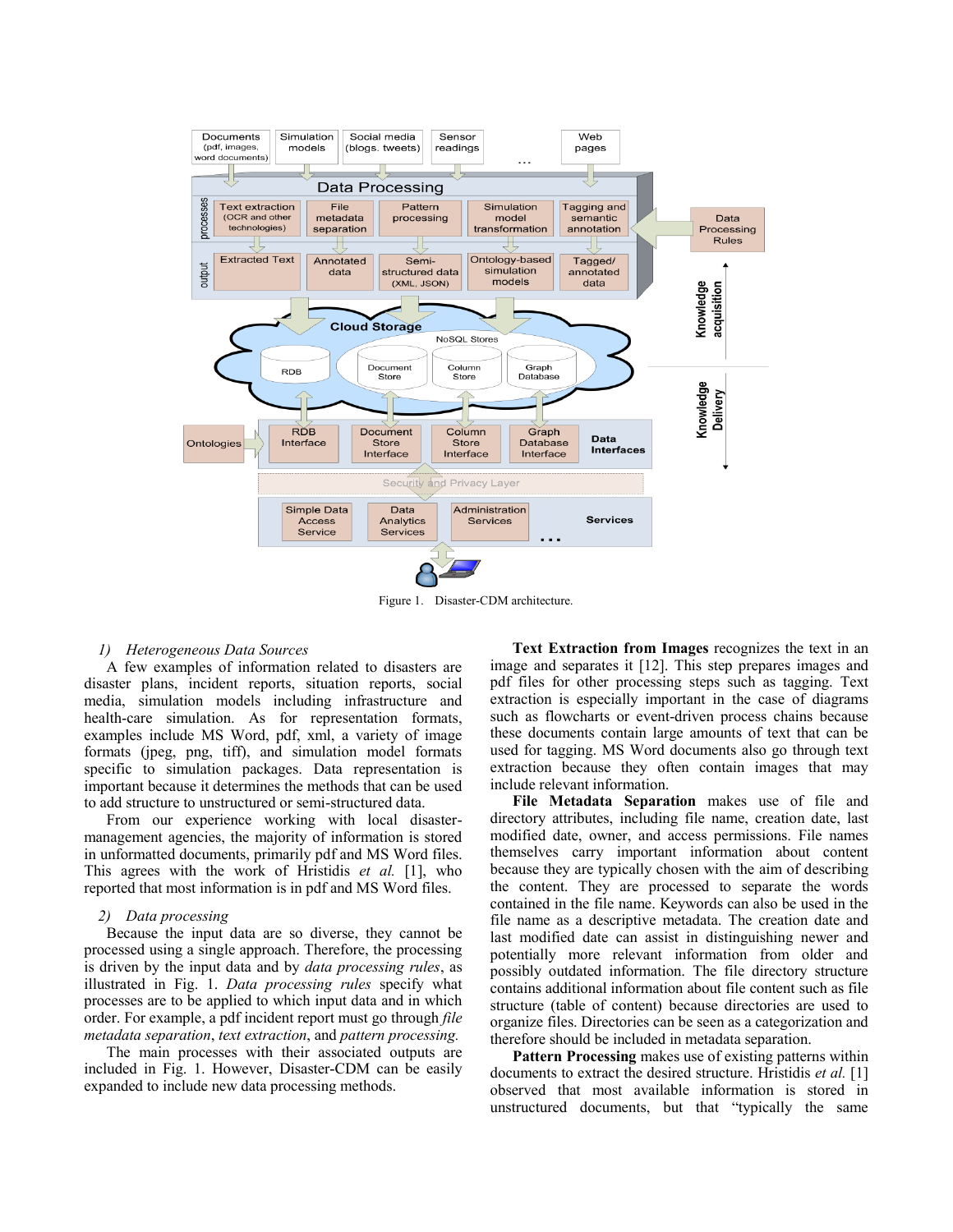organization follows a similar format for all its reports" [1]. Therefore, it is feasible to use patterns for information extraction. However, the number of organizations involved in disaster management is large, which may result in a large number of patterns. This represents a challenge because the patterns need to be identified before pattern processing can be applied. Another challenge is with new sources where people must be involved in identifying patterns.

**Simulation Model Transformation** is the process of converting simulation models into a representation which enables model queries and integration with other disasterrelated data. Simulation is considered especially important for this project because it involves various domains which are crucial to disaster management. Therefore, simulationrelated activities are described here in more detail.

Although the act of simulation is not domain-specific, simulation packages are usually application-oriented, meaning that they are designed for simulation experiments in a specific domain. These packages use different modeling approaches and domain-specific vocabularies and store simulation models in simulation-engine-specific file formats. Such simulation models cannot be directly queried, nor can they be integrated with other disaster-related data.

To extract as much information as possible from simulation model files, an ontology-based representation of simulation models has been used [13]. Unlike textprocessing approaches, an ontology-based representation makes it possible to 1) address simulator-specific terminology, 2) remain schema-independent because ontologies do not have predefined schemata, and 3) focus on entities and their relations.

To transform simulator model files to their corresponding ontology-based models, the process described in [13] has been used. This process requires two simulator-specific entities to be created for each simulator: a simulator ontology, which identifies the simulator's building blocks [14]; and a simulation model reader [13], which is responsible for reading the simulator model files. Once those two entities have been created for a specific simulator, any model represented in that format can be transformed to its ontology-based representation. In the next step, these ontology-based simulation models will be stored in the cloud database.

**Tagging and semantic annotation.** Tagging is the process of attaching keywords or terms to a piece of information with the objective of assisting in classification, identification, or search [15]. Semantic annotations additionally specify how entities are related. In disastermanagement data tagging, both manual and automated tagging are needed. Automated tagging applies various natural language processing (NLP) and soft computing techniques to add tags automatically to pieces of information. Because disaster data are immensely diverse, it might not be feasible to tag all content automatically. Images are examples of data which may require computationally expensive tagging. Therefore, manual tagging is used to supplement the automated approach. Tagging will be explored first, and semantic annotations will be addressed in later stages of the project.

# *3) Data Storage in the Cloud Environment*

Relational databases (RDBs) are traditional data-storage systems designed for structured data. They have been used for decades due to their reliability, consistency, and query capabilities through a standard SQL language. However, they do not gracefully meet mass data needs. In other words, RDBs exhibit horizontal scalability challenges, big data inefficiencies, and limited availability [16].

In this context, the next generation of databases, namely NoSQL databases, have been designed for a distributed environment [3]. They are mainly dedicated to projects that are distributed, that involve large amounts of data, or that must scale. In the case of simple operations, NoSQL databases improve performance relative to traditional RDBs.

Disaster-CDM, as illustrated in Fig. 1, uses both relational and NoSQL databases. Even though there are four main categories of NoSQL databases [4], Disaster-CDM uses only three. The following discussion introduces all four categories and explains the choice of not including key-value databases in Disaster-CDM architecture.

**Key-value databases** are used for fast and simple operations. They have the simplest data model: they provide a simple mapping from the key to the corresponding value. When using a key-value database, relations between data are handled at the application level. This data model greatly restricts integration capabilities, and therefore it is not included in Disaster-CDM.

**Document databases** offer a flexible data model with query possibilities. They focus on optimized storage and access for semi-structured documents as opposed to rows or records. Document databases are considered an evolution of key-value databases because they include all the benefits of the key-value databases while adding query capabilities.

**Column-family databases** are suitable for very large datasets which have to be scaled at larger size. On the surface, they are similar to relational databases, but the difference lies on how they store the data. A relational database stores data by rows, while a column-family database stores them by columns. Each column is identified by a key value (row) and can be extended with arbitrary values. Column-family databases provide query capabilities.

**Graph databases** are specialized for efficient management of heavily linked data. Applications based on data with many relationships are well suited for graph databases because the cost of intensive operations like recursive "join" operation can be replaced by efficient graph traversals [4].

Despite the advantages of NoSQL databases, Disaster-CDM also accommodates relational databases. RDBs are still an appropriate solution for many applications because of their characteristics such as ACID transactions, their status as an established technology, and their advanced query capabilities. Moreover, existing data in relational databases do not need to be migrated. However, integration among relational and NoSQL databases is a challenge. Part of this challenge is the fact that NoSQL databases do not support a standard query language.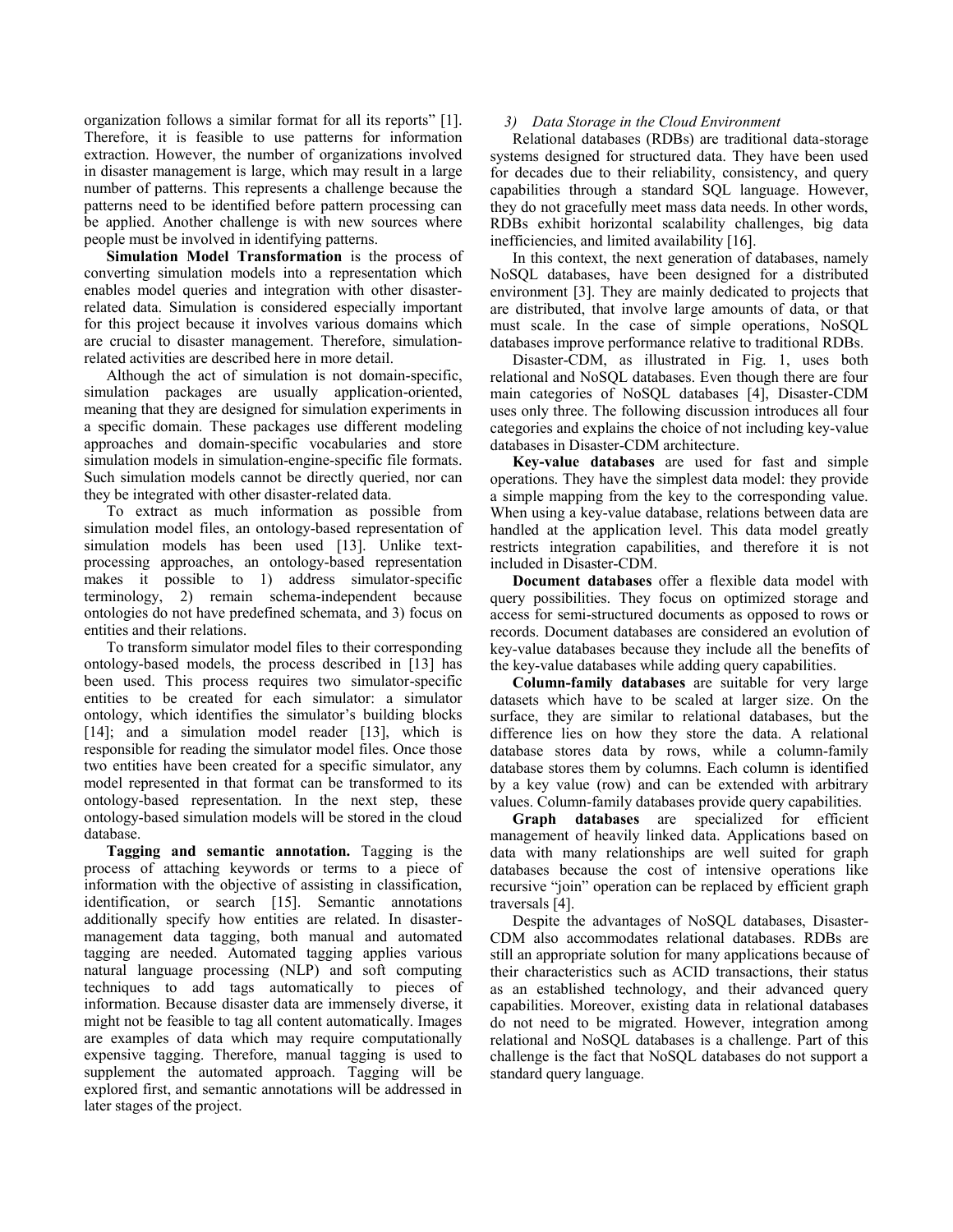# *B. Knowledge delivery*

The Disaster-CDM knowledge delivery service will answer information requests submitted by service consumers by integrating information stored in the cloud. As presented in Fig. 1, data access is mainly composed of three parts:

- *Ontologies*: These provide an overall view of the local ontologies representing each database independently of its category. Ontologies represent the mapping between heterogeneous sources which is needed to unify query capabilities.
- *Data interfaces:* After querying the ontology, it is necessary to access the data. Data interfaces enable translation of the generic query into a specific language that corresponds to the underlying database system. Thus, the data stored in heterogeneous sources can be accessed, analyzed, and administered.
- *Services:* This is the access layer for users. It provides services independently of how the data are stored. Thus, users are unaware of the storage architecture and are provided with a unified view of the data.

Security and privacy are outside the scope of this work; however, they are included in Fig. 1 to underline their importance.

# IV. CASE STUDY

The use of the proposed Disaster-CDM will be demonstrated here on an example including simulation models. This choice is motivated by the importance of simulation in a number of domains crucial for disaster management. Moreover, simulation models contain complex information that should be preserved in the transformation process. The complexity and heterogeneity of simulation models represents a challenge for storage and integration.

Specifically, the I2Sim [17] model, which was developed for the investigation of infrastructure interdependencies, is used. I2Sim is an interdependency simulator built upon MATLAB's Simulink engine. Simulink provides block libraries which can be customized to conform to a specific simulation domain. Complex models are managed by dividing models into hierarchies of sub-models. Accordingly, I2Sim builds upon Simulink by customizing Simulink blocks and providing entities specific to infrastructure interdependency simulation.

The I2Sim simulator model used in this case study was developed to investigate infrastructure interdependencies in an incident on the Western University campus. The model involves a number of infrastructures, including electricity, water, and steam distribution. It is complex and consists of several hierarchy levels. These hierarchy levels hide complexity and aid in model creation and management; however, they pose a challenge for model checking. To verify that the model conforms to a specific requirement, the user typically must open and review each sub-model in the hierarchy. Storing ontology-base representations in a database provides querying abilities and thus facilitates model checking. The simulation models are first processed to convert them into ontology-based models; then they are saved in a cloud database.

# *A. Simulation model processing*

As described in Section III.A.2, simulation models are processed by transforming each simulator-specific proprietary model to its corresponding ontology-based model. In the case of I2Sim, the simulator model is stored in a Simulink-style .mdl file. The transformation of this .mdl file to an ontology-based model has been described in [13].

The transformation approach [13] enables the representation of ontology-based models in different ontology languages. In this case study, OWL [18] was used because it is the W3C-recommended ontology language.

# *B. Storing simulation models*

Disaster-CDM is designed to enable the choice of a storage solution that corresponds to the data requirements in terms of data structure as well as access patterns.

After the simulation models have been transformed into ontologies, they are represented in OWL, which is characterized by a formal semantic and an abstract ontology structure that can be perceived as a graph.

Graph databases use graph structures with nodes, edges, and properties to represent and store data. They are optimized for efficient management and storage of graphlike data. Consequently, because ontologies can be perceived as graphs, it is apparent that graph databases are a good choice for storing ontologies as well as ontology-based simulation models. Another characteristic that makes a graph database a good choice is its query capabilities. Graph database implementations typically offer query capabilities using specialized graph query languages. Specifically, this case study uses the Neo4j graph database [19]. Neo4j can be queried using Cypher, a property graph query language developed by Neo4j; using Gremlin, a graph traversal language; or even using the RDF query language, SPARQL.

The processing stage creates ontology-based representations of simulation models in the OWL language. Next, these ontologies are loaded into Neo4j. Because Neo4j is a graph database and OWL ontologies are forms of graphs, loading ontologies into the database proved to be straightforward.

After ontologies are stored in the database, they can be queried, what makes it possible to perform model checking that otherwise would be done manually. This can be illustrated using an example involving channels and production cells. In simple terms, an I2Sim *production cell* is an entity that transforms inputs into outputs, while a *channel* transports entities. It was necessary to find which *production cells* were directly connected by *channels*. To do this directly on the I2Sim model, the user needs to check each *channel* to determine whether it directly connects to *production cells*. The hierarchy of sub-models makes this task especially challenging because each sub-model needs to be checked as well.

However, Disaster-CDM provides querying for model checking. In the following query, SPARQL is used to list all *production cells* that are directly connected by a *channel*, together with the sub-models to which they belong: